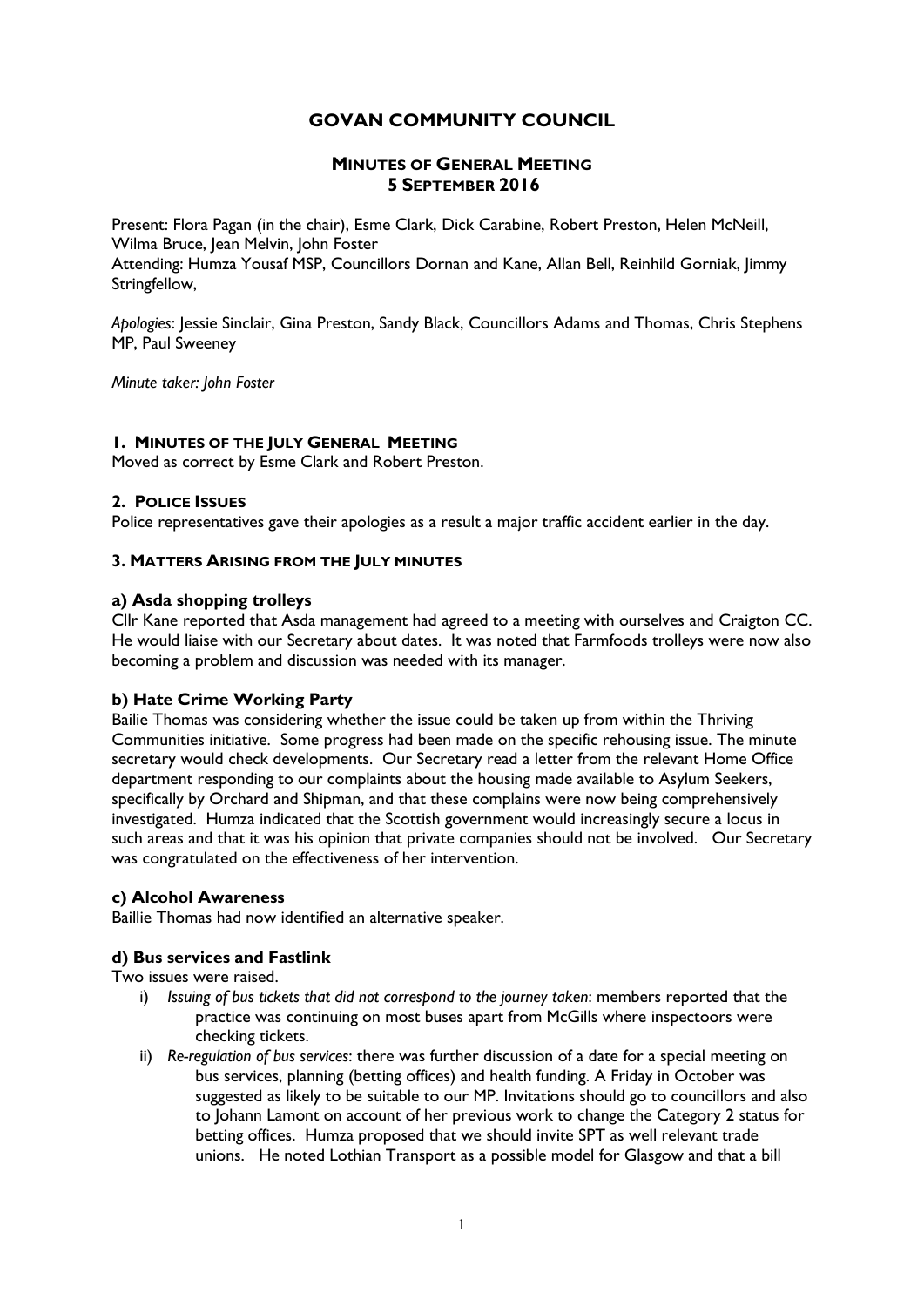would go before the Scottish Parliament in session 2017-18 that might provide opportunities for enhancing the community responsibility of bus companies.

# e) Cuts and People's Assembly against Austerity

Members were notified of the meeting of the People's Assembly on Saturday 17 September in Glasgow to discuss the impact of cuts on services including housing (Mike Dailley), Health (Lilian Macer of Unison), rail services (Gordon Martin of RMT) and Denise Christie of FBU on fire services.

# f) Southern Hospital

Arrangements to be made as under 3 d ii.

# g) Future of Govan Shipyard

There was no further report. Humza Yousaf indicated that he would be holding a meeting with BAE later in the month along with Chris Stephens MP and the union convener to clarify issues of investment and employment guarantees. The issue of bidding for commercial craft such as ferries was raised and Humza indicated that he intended to make this part of the discussion.

# h) Govan Fair

Jimmy Stringfellow reasserted his position that the Govan Fair in its new form as a limited company belonged to the people of Govan. Other speakers expressed continuing concerns about the procedures of the limited company and the powers allocated to the company board regarding access to membership. Councillors explained the decision by the Council not to provide funding for the Fair. Lottery funding had also been withdrawn. Councillor Kane expressed concern that the Police had now twice been asked to investigate statements alleged to have been made at meetings of the Community Council. No basis had been found for these allegations and such allegations were not helpful for community engagement. He also reiterated his concern at the prices being charged to children at the Shows and the false claim that these charges had been agreed by the City Council. Humza Yousaf suggested that an outside independent arbitrator might secure a better understanding of the issues in dispute.

# i) Pallet business at Arthurlie Street and traffic hazards

There was no further report.

# j) Community Planning Partnership

The bus station was now in operation along with the re-developed underground station. It was, however, noted that not all bus companies were using the new sheltered bus bays and that McGill buses were continuing to use the stop on Golspie Street with no shelter.

# k) G51 Parking Campaign

The outcome of the Appeal was to be published the following day. The Report would be advisory only and would be referred to the Executive of the City Council. It was noted that some temporary steps had been taken to increase parking spaces and that ultimately another 500 places were likely to become available.

# l) Cottages in Craigton Road: subsidence

Cllr Dornan reported that he had had discussions with Duncan Thomas of DRS and that there were plans for Glasgow HA to make monies available for the stabilisation of viable cottages and the demolition of the others.

# m) Shop rubbish: Crossloan Road

Allan Bell reported on a new problem which had arisen with the community fruit shop – with fruit refuse being allowed to litter the road. Councillors would raise with LES. It was felt that ultimately either Elder Park HA or Urban Roots should be considering the issue.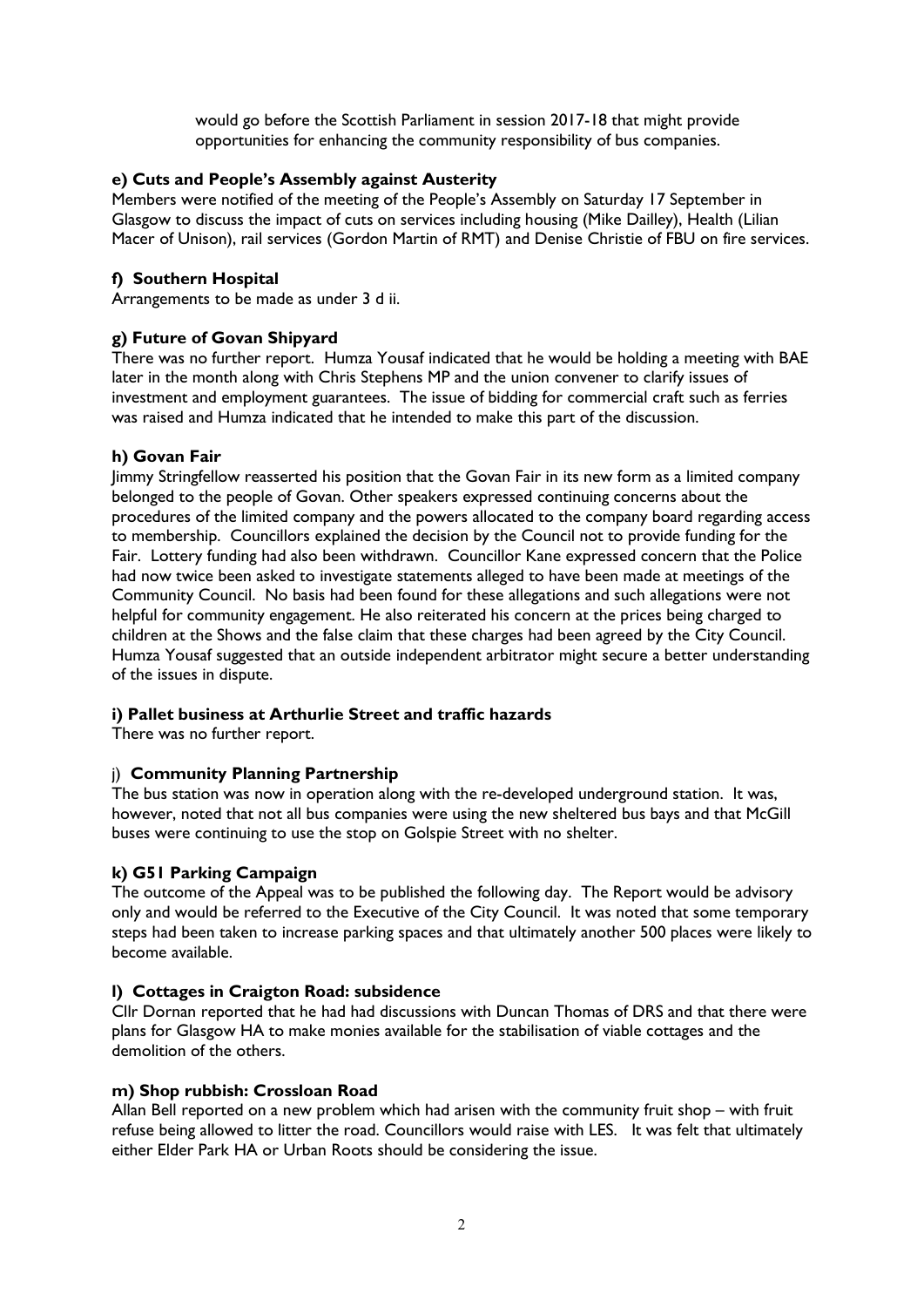## n) Plans for the cooperative management of Elder Park

Our Secretary had maintained her involvement and reported good progress. The Council would maintain its overall support and provide the necessary services.

### o) Environment Task Force

There was considerable disquiet expressed by members at the state of streets and the inability of LES to maintain the same level of services as in the past. While the Task Force could concentrate on particular areas for a short period of time the problem was now more systematic.

### p) Govan Job Centre: request for information for the Community Notice Board.

Minute Secretary had provided a notice giving details of our meetings and would ensure that this was regularly updated.

#### q) Govan Road reconfiguration at Stag Street

There was no current information on progress towards the elimination of traffic islands that had proved to be hazardous and the introduction of a new road crossing.

#### r) Central Govan Action Plan

Our Secretary reported that funding had been continued for a further five years. Information had been provided at the last meeting on a plan for the redevelopment of the graving dock for housing that would preserve the dock and most of the historic buildings.

#### 4. COMMUNITY COUNCIL ORGANISATION

#### a) Accounts for the past financial year

It was agreed to approach Workspace for an independent auditor in light of the death of Christine Murphy, our accountant, this summer. It was hoped that the accounts could be ready for submission by the AGM.

#### b) Computing equipment for the Secretary

A quote was tabled for purchase of a computer and printer from PC world. It was agreed to proceed.

#### c) Membership

The membership would be reviewed at the AGM and any necessary action taken then.

#### 5. CORRESPONDENCE

#### Glasgow Health and Social Care Partnership

Details of a briefing meeting that had taken place the previous month.

Tara Beall: booklet on the Thirteen Treasures of Govan

#### 6. PLANNING

Helen Street A movable stall for the sale of food on match days: no objection

Pacific Quay: Hotel development by Iceni. Secretary to examine potential impact on Govan, particularly parking arrangements.

### 7. COUNCILLOR'S REPORTS

Councillor John Kane reported.